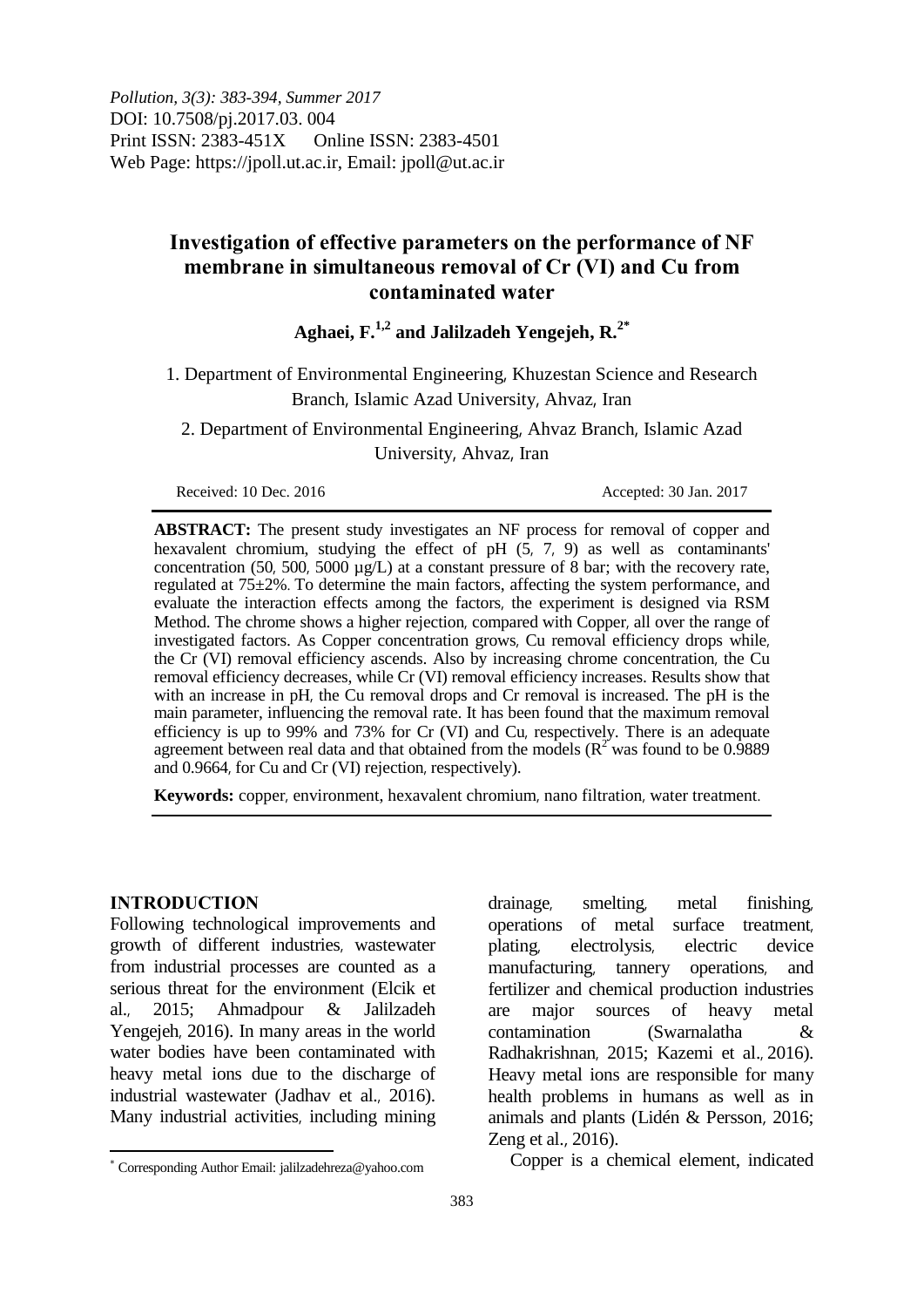by the symbol Cu, whose atomic number is 29. Cu (II) ion, being toxic and carcinogenic, is one of the heavy metals with detrimental effects on living organisms (Tsai et al., 2016). Excessive ingestion can lead to health problems such as liver damage, kidney failure, acute poisoning, and gastrointestinal bleeding (Sargin & Arslan, 2016). Studies, aiming to remove Cu (II) ions effectively from contaminated water and wastewaters, are highly required. Given the health effect of copper, the World Health Organization (WHO) established a suitable and allowable limit of 1500 and 50 μg/L respectively, for presence of the metal in drinking water (WHO, 2004). Chromium (Cr), with atomic number 24, is located in group VI of the periodic table. It is widely used in many industrial processes such as mining the preservation of wood, textile dyeing, leather tanning, electroplating, metal finishing, timber treatment, and some other chemical industries, thus it contaminates the surface and ground waters (Elabbas et al., 2016; Jiang et al., 2016; Romero-Gonzalez et al., 2005). The level of chromium, allowed in drinking water was set at 0.05 mg/L by WHO (2004). Chromium exhibits variable oxidation states (from  $-2$  to  $+6$ ); however, its dominant oxidation states in natural waters are Cr (III) and Cr (VI) (Kaya et al., 2016; Goswami & Majumder, 2015; Erdem & Tumen, 2004).

There have been many techniques employed for heavy metal removal in wastewaters, such as membrane filtration, precipitation, chelation/complexation, ionexchange, oxidation/reduction, and adsorption (Shahram Forouz et al., 2016; Yousefi et al., 2016). Nowadays, there is a worldwide concern and effort for development of wastewater treatment technologies. However, membrane-based separation techniques have been widely employed in different countries to treat a wide variety of contaminated waters and wastewaters (Akbari et al., 2010). The application of membrane process in water

and wastewater treatment offers a number of advantages such as low energy requirement, no need of adding further chemicals, greater flexibility in designing systems with easy scale-up products of high quality and variable operating parameters, separation of the continuous mode, easily coupled with other processes and operations (hybrid processes), and environmentally friendliness (Zhang et al., 2013). The Nano Filtration (hereby NF) systems have been introduced as a suitable and efficient method. The effectiveness of NF membrane processes in water and wastewater treatment has now become one of the most reliable standard techniques to obtain good quality drinking water.

For a particular membrane and feed characteristics, the removal efficiency in a NF process is influenced by parameters such as ionic strength (Hafiane et al., 2000), pH (Hafiane et al., 2000; Taleb-Ahmed et al., 2002; Mahmoodi et al., 2014), pressure (Taleb-Ahmed et al., 2002; 2004), initial concentration (Muthukrishnan et al., 2008; Wang et al., 2007), cross flow rate (Anupam et al., 2011), etc. Earlier, Cr removal via membrane-based separation was attempted by several researchers (Taleb-Ahmed et al., 2002; Muthukrishnan & Guha, 2008; Malakootian et al., 2013; Barikbin et al., 2015). Also there are different researches that have been used for Cu rejection from contaminated water through NF process (Al-Rashdi et al., 2013; Bunani et al., 2013).

The main goal of this study is to evaluate the efficiency of NF system in simultaneous removal of chrome and copper ions from contaminated water along with the effective factors of its performance. Another aim of this study is to investigate optimal operating condition for NF process for the maximum removal efficiency of Cr (VI) and Cu ions.

## **MATERIALS AND METHODS**

The pH of these solutions was adjusted with hydrochloric acid (HCl) and sodium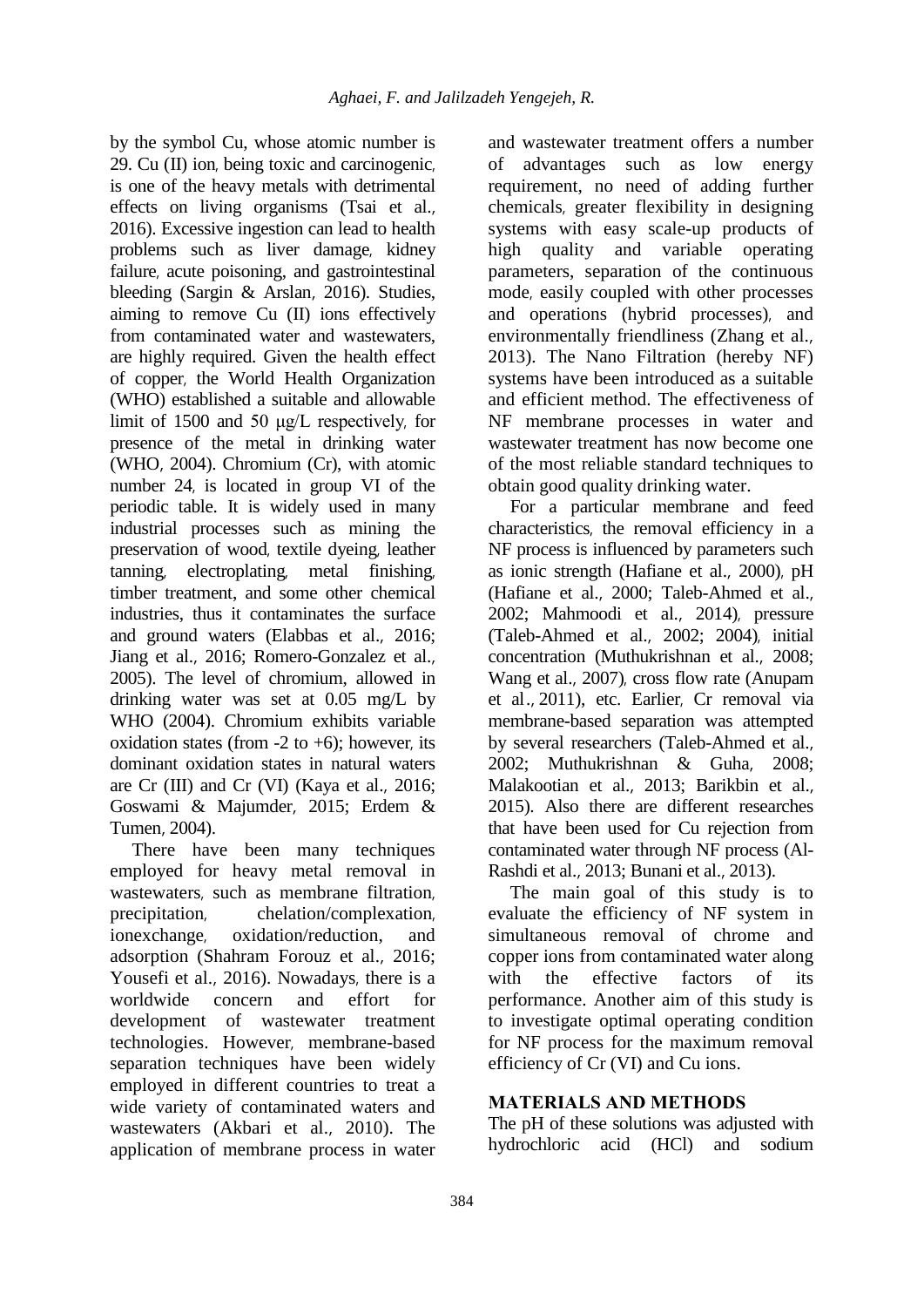hydroxide (NaOH) solutions. The temperature of the solution was kept constant at room temperature (25°C). Copper nitrate trihydrate (Cu  $(NO<sub>3</sub>)<sub>2</sub>·3H<sub>2</sub>O$ ) and Potassium dichromate  $(K_2Cr_2O_7)$  were used to make the feed solution ready. All used chemical materials were supplied by Merck Company of Germany. The pilot consisted a feed tank, a pump, and a spiral module. The experimental setup is shown in Figure 1.

Using 60-65 L/hr NF pilot, accompanied by a semipermeable polyamide membrane (Babol Noshirvani University of Technology), the present study dealt with the trend in synthetic wastewater treatment after changing levels of factors, in pollutants mixture. Table 1 shows the main characteristics of membrane.



**Fig. 1. Schematic display of the experimental setup, used in this study**

| <b>Specification</b>               | <b>Allowed range</b> |  |  |
|------------------------------------|----------------------|--|--|
| Maximum operating pressure (bar)   |                      |  |  |
| Maximum operating temperature (°C) | 45                   |  |  |
| Continuous operating pH range      | $3-12$               |  |  |
| Active surface $(m^2)$             | 0.35                 |  |  |
| Isoelectric point                  | 4.6                  |  |  |
| Surface charge                     | Negative             |  |  |

**Table 1. The specifications of the membrane**

The feed tank, with a capacity of 70 L, was provided to store and supply effluent to the system as well as collect the recycled concentrate. A pump, capable of maintaining a pressure of 8.5 bar, was installed to transport feed liquid throughout the system. The feed solution was pumped to the membrane by the diaphragm-type pump. The maximum output flow of pump was 1.6 L/min and the filtration in the module occurred in cross-flow. The membrane was cleaned before each cycle by back-washing for half an hour.

Concentrations of Cu and Cr ions were determined by Philips PU 9100X Atomic Absorption Spectrometer (AAS). Samples of

these solutions were collected every 15 min during the analysis. The solutions' pH was measured too, using pH-Meter (model MP 220). Calibration curves of the tested ions were drawn with different concentrations. The instrument was calibrated regularly with its calibration verified before each sample set. All measurements were performed according to water and wastewater examination methods (Arnold, 2012). For all experiments, feed temperature and optimum pressure were set at  $20 \pm 1^{\circ}$ C, and 800 kPa. respectively and the recovery rate was regulated at 75±2%. Equation1 for rejection is as follows: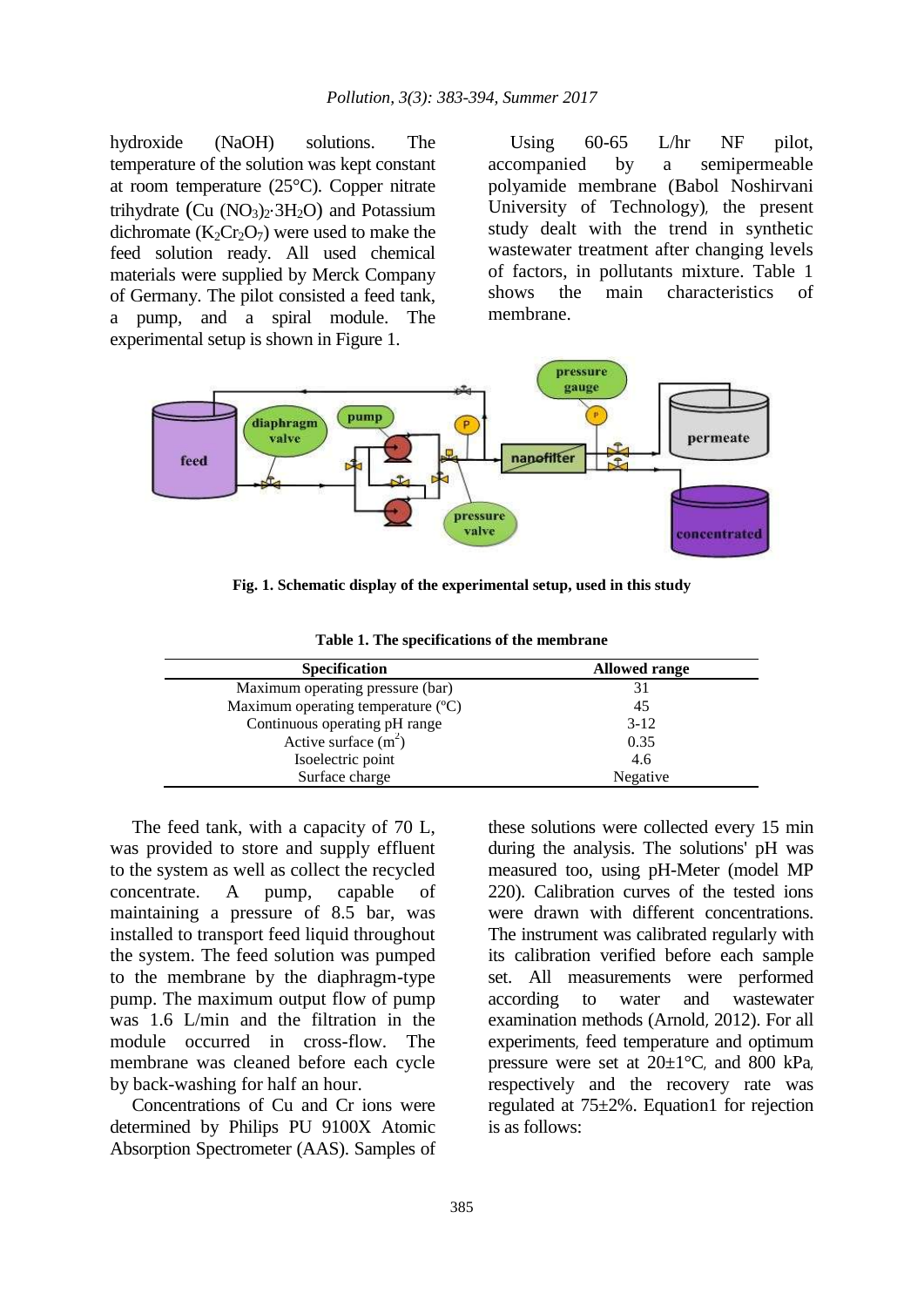$$
R(\%)=\left(1-\frac{C_p}{C_o}\right)\times 100\tag{1}
$$

where  $C_p$  is the concentration of the permeate,  $C_0$  the concentration of the feed, Q the filtration flow rate,  $Q_p$  the quantity of feed water; and  $Q_f$  the quantity of the permeate.

Selected factors and their corresponding experimental levels were determined based on previous experiences. The type of the experimental design, used for this investigation, was Box-Behnken for three levels and three factors (15 runs) with two replications in the center of the plan, considering chrome and arsenic rejection as a response. Results got analyzed with RSM model, in which the relation between the removal efficiency of the responses **(**Cr (VI) and Cu**)** and the variables (Cr and Cu concentration, pH and recovery rate) were analyzed at 95% confidence level. Table 2 shows the levels of the actual and coded factors.

A mathematical model in the form of a second order polynomial was formed to predict the response as a function of independent variables, involving their interactions. Generally the performance of the process is expressed by the following quadratic equation (Myers and

Montgomery, 2002; Ahmadi et al., 2003):  
\n
$$
Y = b_0 + \sum_{i=1}^{n} b_i x_i + \sum_{i=1}^{n} b_i x_i^2 + \sum_{i} b_{ij} x_i x_j
$$
\n(2)

where Y is the predicted response;  $b_0$ , the interception; bi, the linear term; b<sub>ii</sub>, the squared term; and  $b_{ii}$ , the interaction term, while  $x_i$  and  $x_j$  represent the actual independent variables.

The experimental design matrix, contour plots, ANOVA studies, and normal plot of the residuals were generated using the Design Expert 8.0.6 software.

### **RESULTS AND DISCUSSION**

Table 3 shows the removal percentage values for each run of the Box-Behnken experimental design. The maximum removal efficiency was found to be up to 99% and 73% for Cr (VI) and Cu, respectively. In this condition the values of Cr and Cu concentration in the outlet from the NF unit were 5 µg/L and 133 µg/L, respectively, being within the ranges, considered appropriate and allowable by World Health Organization.

Each factor's significance as well as its interaction was determined using *p*-value. It should be pointed out here that as Fvalue ascends, its effect on the response grows. Table 4 and 5 represent the ANOVA table for removal efficiency of Cr (VI) and Cu, respectively, which demonstrate factors' significance and their interactions at various levels. As it can be seen in Table 4 and 5 for Cr (VI) and Cu removal, the initial concentration, pH, and the interaction between initial concentration of chrome and pH were importance variables in NF process, with very small P values ( $P < 0.05$ ). The pH is the main parameter to affect the removal rate. According to the results, pH contributed to the response for Cr (VI) and Cu removal. The impacts of the interaction between chrome concentration and pH (A\*B) Band on the response can be adjusted by the latter. Fig. 2 illustrates the transformation of chrome ions with pH.

**Factors (-1) (0) (1)**  $Cr$  concentration ( $\mu$ g/L)  $50$  5000 5000 Cu concentration  $(\mu g/L)$  50 500 5000 pH 5 7 9

**Table 2. Factor levels and coded values used in the experimental design**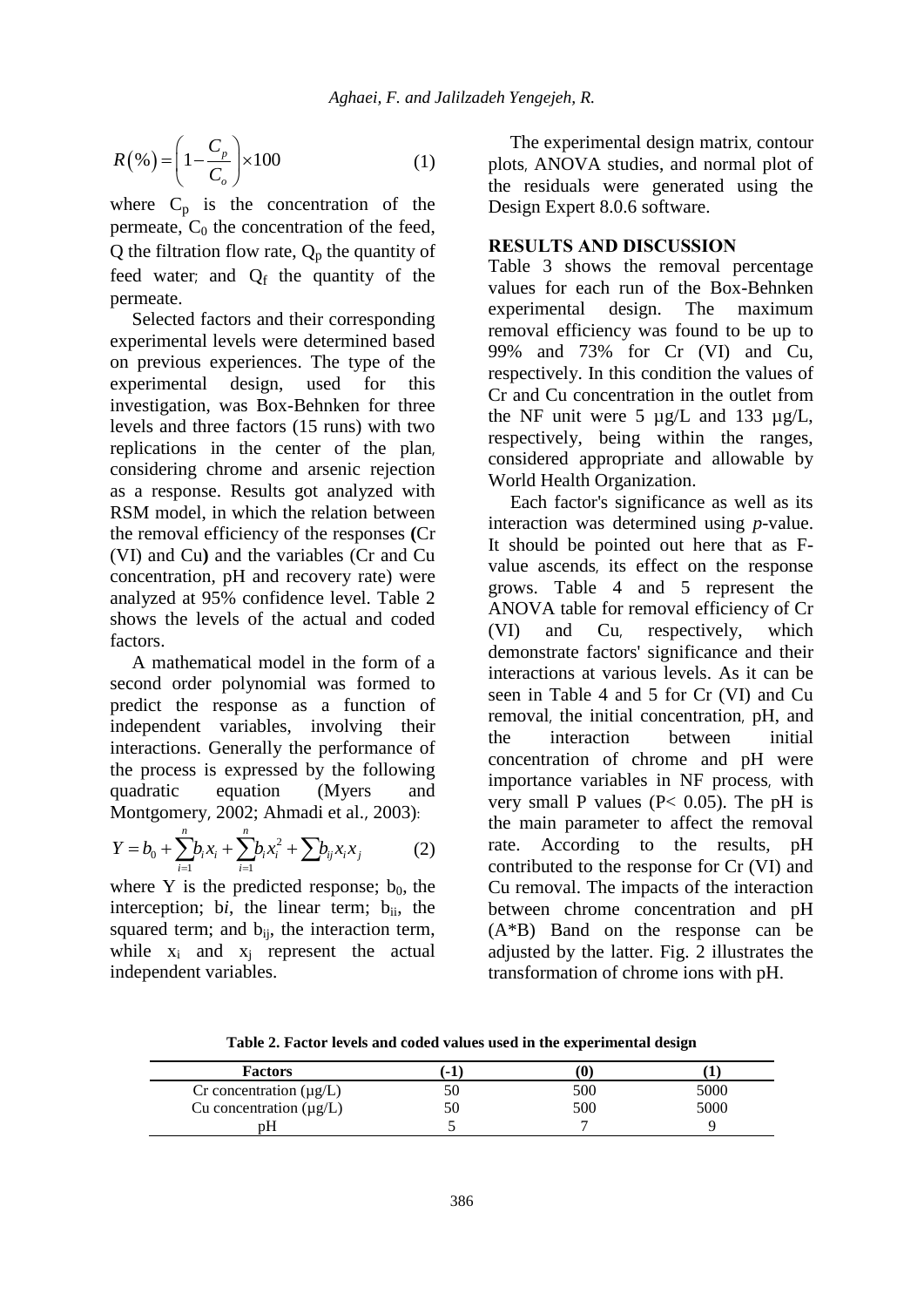| Pollution, 3(3): 383-394, Summer 2017 |  |  |  |  |
|---------------------------------------|--|--|--|--|
|---------------------------------------|--|--|--|--|

| No.            | <b>Cr</b> concentrationn<br>$(\mu g/L)$ | pH      | <b>Cu</b> concentration<br>$(\mu g/L)$ | Cr (VI) removal<br>$(\%)$ | Cu removal<br>$(\%)$ |
|----------------|-----------------------------------------|---------|----------------------------------------|---------------------------|----------------------|
|                | $50(-1)$                                | 9(1)    | 500(0)                                 | 98.1                      | 64                   |
| $\overline{c}$ | 500(0)                                  | $5(-1)$ | 5000(1)                                | 89.3                      | 69.1                 |
| 3              | 5000(1)                                 | 7(0)    | 5000(1)                                | 96.5                      | 58.9                 |
| $\overline{4}$ | 500(0)                                  | $5(-1)$ | $50(-1)$                               | 89.2                      | 73.5                 |
| 5              | $50(-1)$                                | $5(-1)$ | 500(0)                                 | 85.2                      | 72.6                 |
| 6              | 5000(1)                                 | 7(0)    | $50(-1)$                               | 93.2                      | 62.3                 |
| 7              | 500(0)                                  | 7(0)    | 500(0)                                 | 93.6                      | 64.9                 |
| 8              | 500(0)                                  | 7(0)    | 500(0)                                 | 94.7                      | 63.6                 |
| 9              | 500(0)                                  | 9(1)    | 5000(1)                                | 98.9                      | 58.7                 |
| 10             | 500(0)                                  | 7(0)    | 500(0)                                 | 94.3                      | 64.2                 |
| 11             | 500(0)                                  | 9(1)    | $50(-1)$                               | 95.8                      | 59.8                 |
| 12             | $50(-1)$                                | 7(0)    | $50(-1)$                               | 90.8                      | 67.9                 |
| 13             | 5000(1)                                 | 9(1)    | 500(0)                                 | 99.9                      | 56                   |
| 14             | $50(-1)$                                | 7(0)    | 5000(1)                                | 94.5                      | 68.6                 |
| 15             | 5000(1)                                 | $5(-1)$ | 500(0)                                 | 93.7                      | 69.8                 |

**Table 3. The Box-behnken experimental design and results for the simultaneous removal of Cr (VI) and Cu**



**Fig. 2. The transformation of chrome ions with pH (Taleb-Ahmed et al., 2002)**

The chrome ions change from  $HCrO<sub>4</sub>$  to  $CrO<sub>4</sub><sup>2</sup>$  structure and transform as pH alters from 2 to 11. Therefore their electrical charge and ionic radius change can affect the removal efficiencies.

The model is given by Equation (3), and represents Cr (VI) and Cu rejection  $(Y_1,$  $Y_2$ ) as a function of Cr concentration  $(X_1)$ , pH  $(X_2)$ , Cu concentration  $(X_3)$ , and

calculated, using a multiple regression analysis technique included in the RSM from the experimental data with the help of Design Expert 8.0.6 software to obtain the regression equation for Cr (VI) and Cu removal as shown below:

recovery rate  $(X_4)$ . Values of all coefficients of Equation (3) were

Y1=94.2-1.775 X1+4.47 X2+1.275 X3-1.8 X1X2-0.1 X1X3+0.75 X2X3+0.3 X12-0.15 X22- 0.75 X32

Y2=64.23-3.38 X1-5.68 X2-1.025 X3-1.55 X1X2-1.25 X1X3+0.825 X2X3+0.383 X12+1.23 X22-0.1916 X32

In the regression equation above, positive and negative signs before each term indicate synergistic and antagonistic effects, respectively. In order to determine the model's adequacy, the lack-of-fit test, the graphic analysis of the residuals, and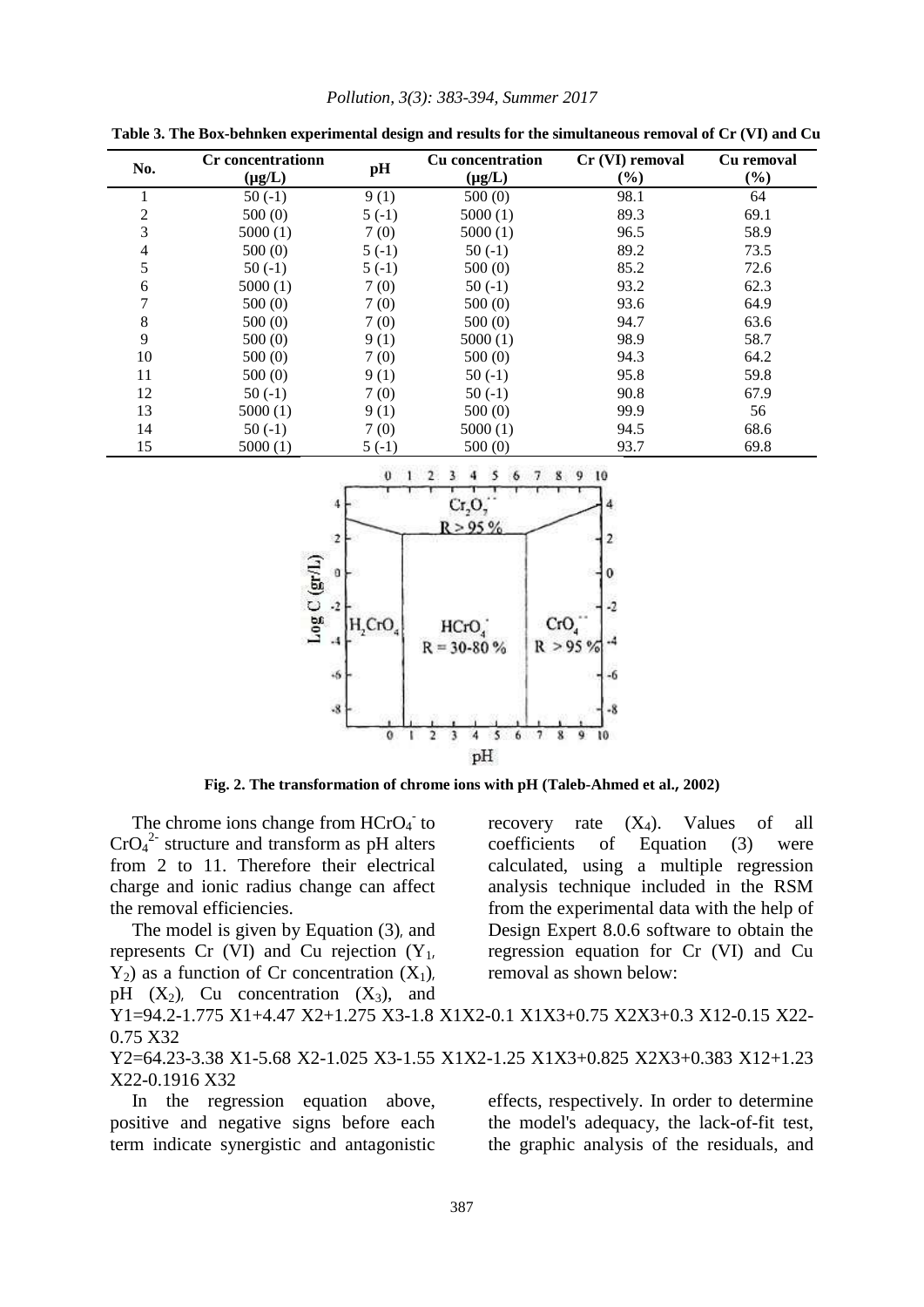the regression parameter  $R^2$  were used. ANOVA values, shown in Table 4 and 5, indicate that the lack-of-fit of the model was not statistically significant (pvalue=0.1212 and 0.2822).

The value of  $R^2$  determinant was found to be 0.9889 and 0.9664 for Cr (VI) and Cu rejection, respectively. Due to the proximity of  $R^2$  to one, the proposed models were acceptable and the observed variation on the response  $(Y_1$  and  $Y_2)$  were explained by the model. The graphic analysis of the residuals showed that they experienced approximately a normal distribution and were independent, without any pattern or rare tendency. Thus the fitted model was adequate to describe the behavior and prediction of Cr (VI) and Cu simultaneous removal based on the investigated factors.

Figures 3 and 4 show the normal probability plotted versus residual (in percent). This plot was used in order to identify and make sure that the normal distribution was error-free. Hence, the plotted patterns must not be in an S-shaped curve.

| <b>Model terms</b>     | Sum of the error<br>squares(SS) | <b>Mean square</b><br>error(MS) | Degree of<br>freedom | <b>F-ratio</b> | <b>P-value</b> | <b>Status</b>   |
|------------------------|---------------------------------|---------------------------------|----------------------|----------------|----------------|-----------------|
| Model                  | 216.27                          | 24.03                           | 9                    | 15.99          | 0.0035         | Significant     |
| A:Cr<br>concentration  | 25.2                            | 25.2                            |                      | 16.77          | 0.0094         | Significant     |
| B: pH                  | 160.2                           | 160.2                           | 1                    | 106.59         | 0.0001         | Significant     |
| C: Cu<br>concentration | 13                              | 13                              | 1                    | 8.65           | 0.0322         | Significant     |
| $A \times B$           | 12.96                           | 12.96                           | 1                    | 8.62           | 0.0324         | Significant     |
| $A \times C$           | 0.04                            | 0.04                            |                      | 0.027          | 0.8768         | Not significant |
| $B \times C$           | 2.25                            | 2.25                            |                      | 1.5            | 0.2756         | Not significant |
| $A \times A$           | 0.33                            | 0.33                            |                      | 0.22           | 0.658          | Not significant |
| $B^{\times}B$          | 0.083                           | 0.083                           |                      | 0.055          | 0.8235         | Not significant |
| $C^{\times}C$          | 2.08                            | 2.08                            |                      | 1.38           | 0.2927         | Not significant |
| Lack of fit.           | 6.89                            | 2.3                             | 3                    | 7.41           | 0.1212         | Not significant |
| Pure Error             | 0.62                            | 0.31                            | 2                    |                |                |                 |

| Table 4. Analysis of the variances for Cr (VI) removal rate |  |  |  |  |
|-------------------------------------------------------------|--|--|--|--|
|-------------------------------------------------------------|--|--|--|--|

**Table 5. Analysis of variance for Cu removal rate**

| <b>Model terms</b>     | Sum of the error<br>squares(SS) | Degree of<br><b>Mean square</b><br>freedom<br>error(MS) |    | <b>F-ratio</b>           | <b>P-value</b> | <b>Status</b>   |
|------------------------|---------------------------------|---------------------------------------------------------|----|--------------------------|----------------|-----------------|
| Model                  | 381.8                           | 42.42                                                   | 9  | 49.68                    | 0.0002         | Significant     |
| A:Cr<br>concentration  | 91.8                            | 91.8                                                    | Ι. | 107.52                   | 0.0001         | Significant     |
| B: pH                  | 258.78                          | 258.78                                                  |    | 303.08                   | < 0.0001       | Significant     |
| C: Cu<br>concentration | 8.41                            | 8.41                                                    |    | 9.84                     | 0.0257         | Significant     |
| $A \times B$           | 9.61                            | 9.61                                                    |    | 11.26                    | 0.0202         | Significant     |
| $A \times C$           | 4.2                             | 4.2                                                     |    | 4.92                     | 0.0773         | Not significant |
| $B \times C$           | 2.72                            | 2.72                                                    |    | 3.19                     | 0.1342         | Not significant |
| $A \times A$           | 0.54                            | 0.54                                                    |    | 0.64                     | 0.4615         | Not significant |
| $B^{\times}B$          | 5.62                            | 5.62                                                    |    | 6.58                     | 0.0504         | Not significant |
| $C^{\times}C$          | 0.14                            | 0.14                                                    |    | 0.16                     | 0.7067         | Not significant |
| Lack of fit.           | 4.27                            | 1.29                                                    | 3  | 0.16                     | 0.2822         | Not significant |
| Pure Error             | 0.85                            | 0.42                                                    | 2  | $\overline{\phantom{a}}$ |                |                 |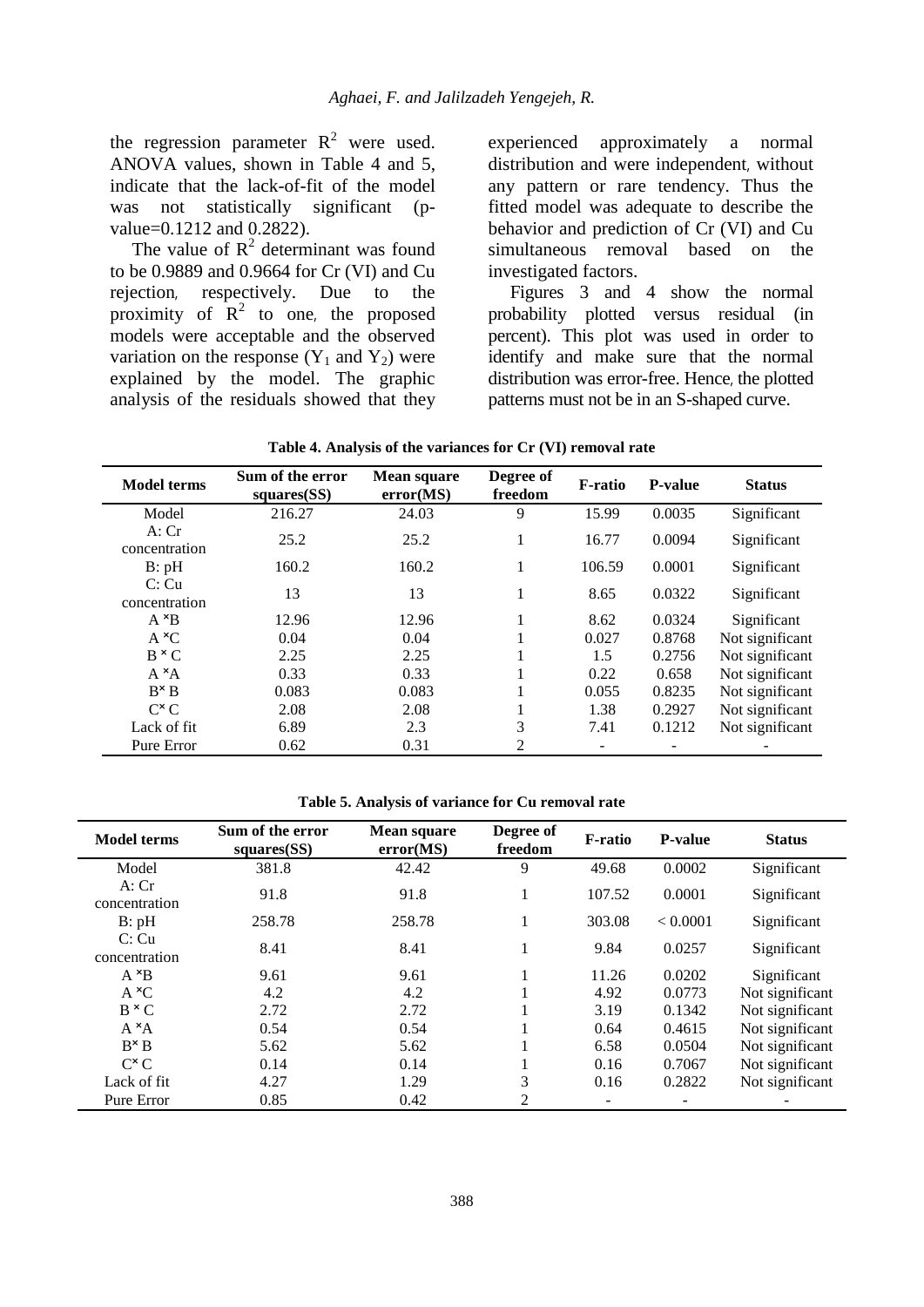

**Fig. 3. The actual versus predict plot (a): Cu removal** 



**Fig. 4. The actual versus predict plot (b): Cr (VI) removal**

As it can be observed in Figures 3 and 4 the curves were not S-shaped and the tendency tended to be a straight line, indicating that the model was acceptable.

Findings showed that Cr (VI) removal efficiency was enhanced as the concentration of Chrome rose, while copper removal efficiency declined. The maximum removal efficiency for multiple metal mixtures elimination (copper and chrome) was 73.5% and 99.9%, respectively. When the chrome concentration increased, its cation concentration  $(K^+)$  followed the same example, in turn resulting in the formation of a cation layer on the membrane surface as well as the repulsion force between negatively-charged membrane surfaces and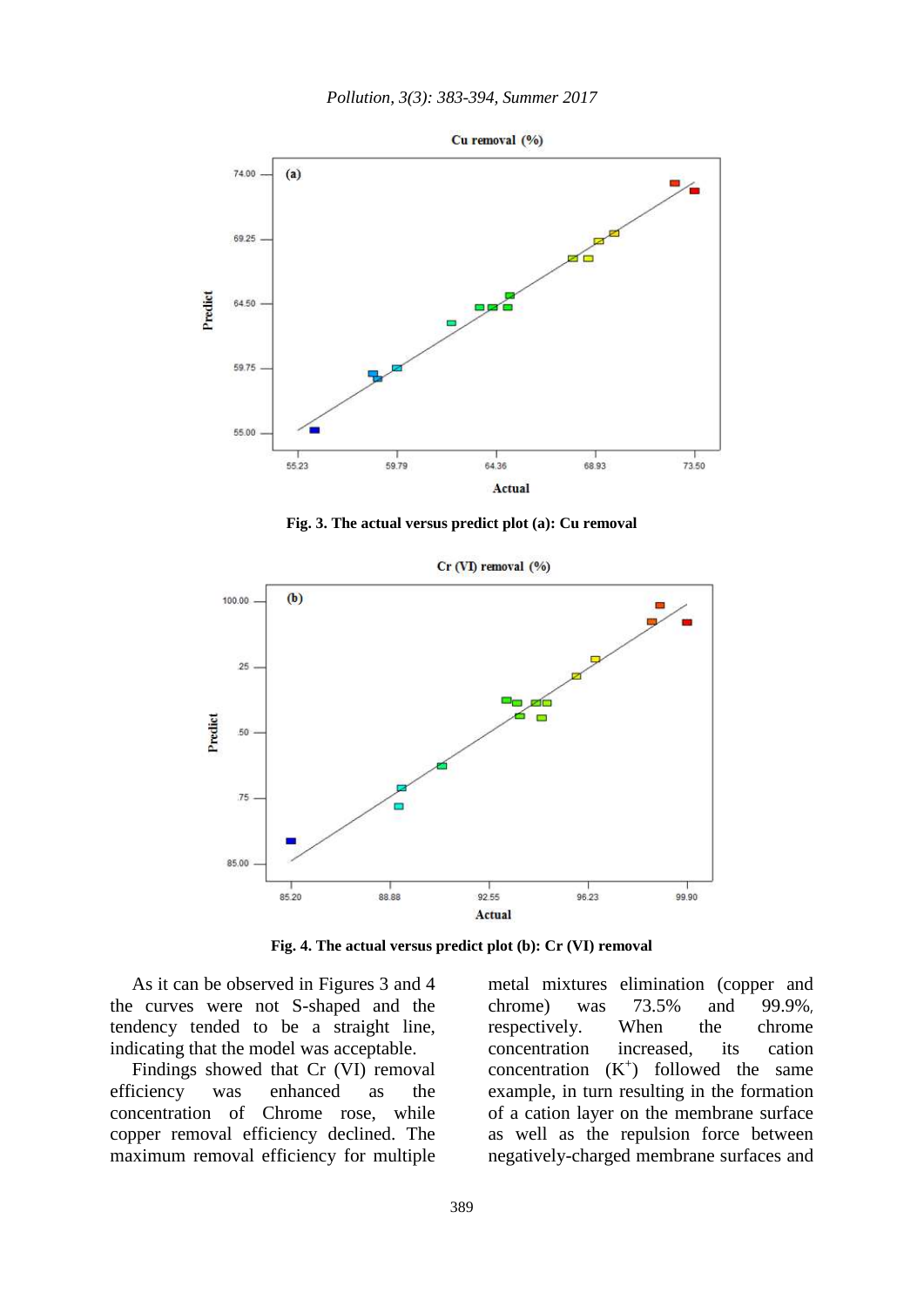the reduced anions, hence both chrome and copper anions were enabled to move closer to the membrane surface. Since the copper ionic radius is smaller than chrome ions and is positively-charged, they could cross through membrane pores more easily, and the copper removal efficiency was decreased consequently. In order to maintain the electrical balance between two sides of the membrane, the chrome removal efficiency should be increased. Figures 5 and 6 illustrate the removal of chrome with feed concentration.



**Fig. 5. The contour plots for the Cr and Cu concentration (a): Cu rejection**



**Fig. 6. The contour plots for the Cr and Cu concentration (b): Cr (VI) rejection**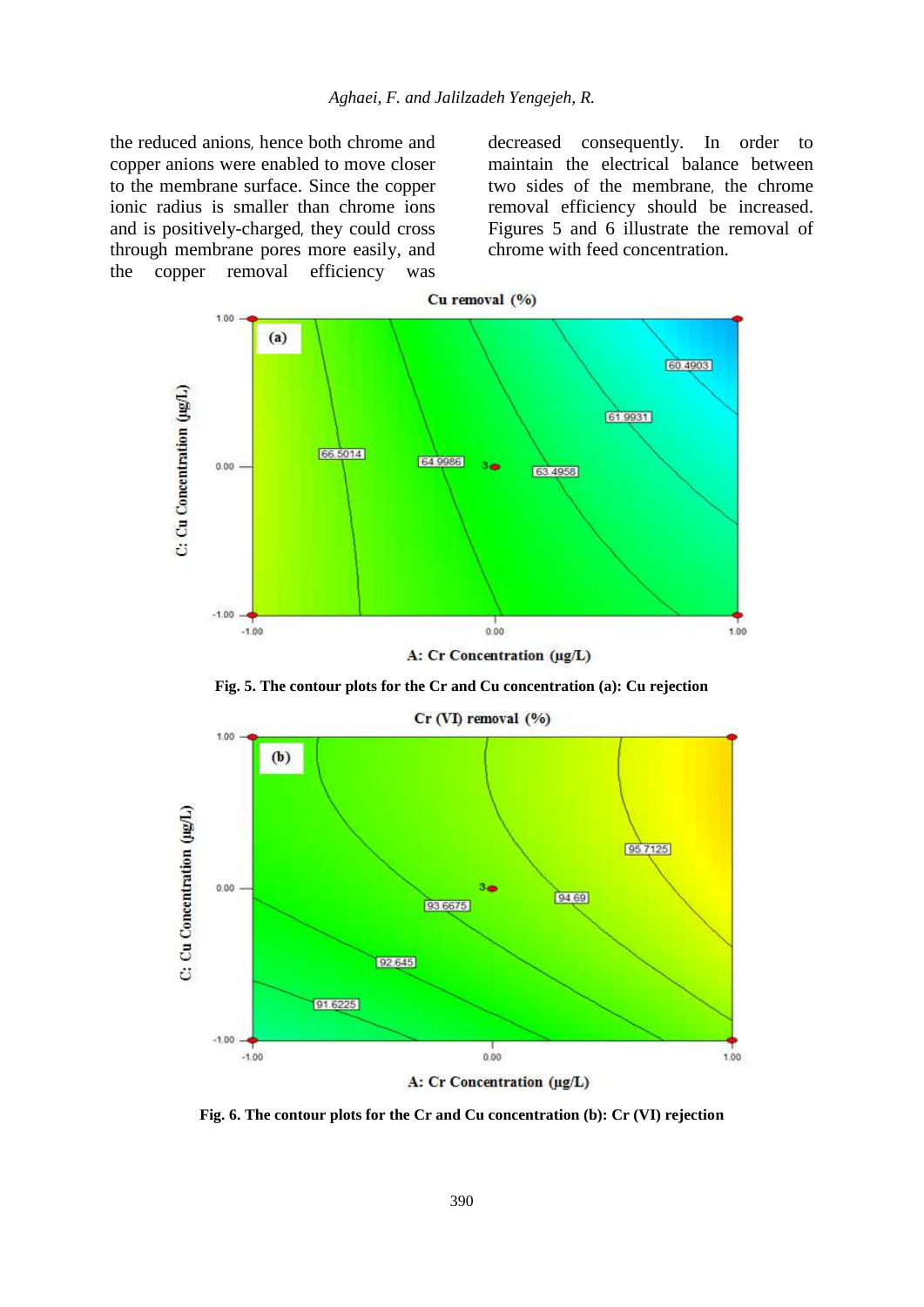Same similar trend mechanism for Cr concentration's influence on the Cr removal has been presented by other researchers (Barikbin et al., 2015; Hafiane et al., 2007; Malakootian et al., 2013).

According to Figures 7 and 8, an increase in copper concentration raised Cr (VI) and lowered Cu removal efficiencies, as the copper ion is positively charged and ionic radius of copper is larger than the chrome.



**Fig. 7. The contour plots for pH and Cu concentration (a): Cu rejection**



Cr (VI) removal (%)

**Fig. 8. The contour plots for pH and Cu concentration (b): Cr (VI) rejection**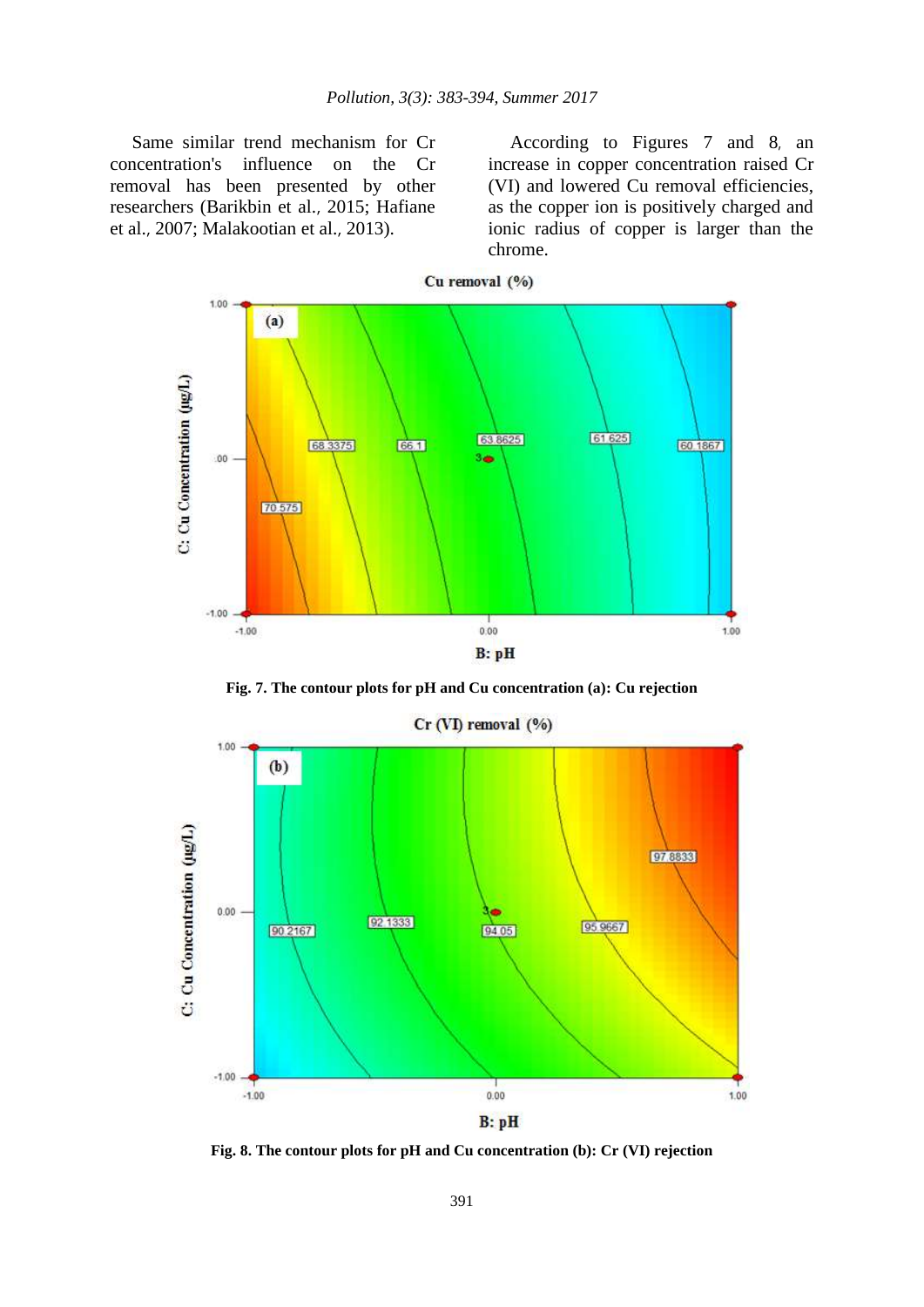Therefore, by increasing copper concentration, the repulsion force between the membrane and the copper ascends. Since a limited number of molecules are able to pass through the pores, while competing with chrome to cross the membrane, more copper ions manage to pass through the membrane, thus its removal efficiency was decreased. The effect of Cu concentration and the removal efficiency of Cu by NF membrane have been reported by other researchers too (Malakootian et al., 2013; Al-Rashdi et al., 2013).

Figurs 9 and 10 show the impact of pH on the rejection of Cr (VI) and Cu. Chrome rejection by the membrane rose as the pH was increased. It was observed that the rejection of copper ion declined as the solution's pH level was increased.



**Fig. 9. The contour plots for pH and Cr concentration (a): Cu rejection**



**Fig. 10. The contour plots for pH and Cr concentration (b): Cr (VI) rejection**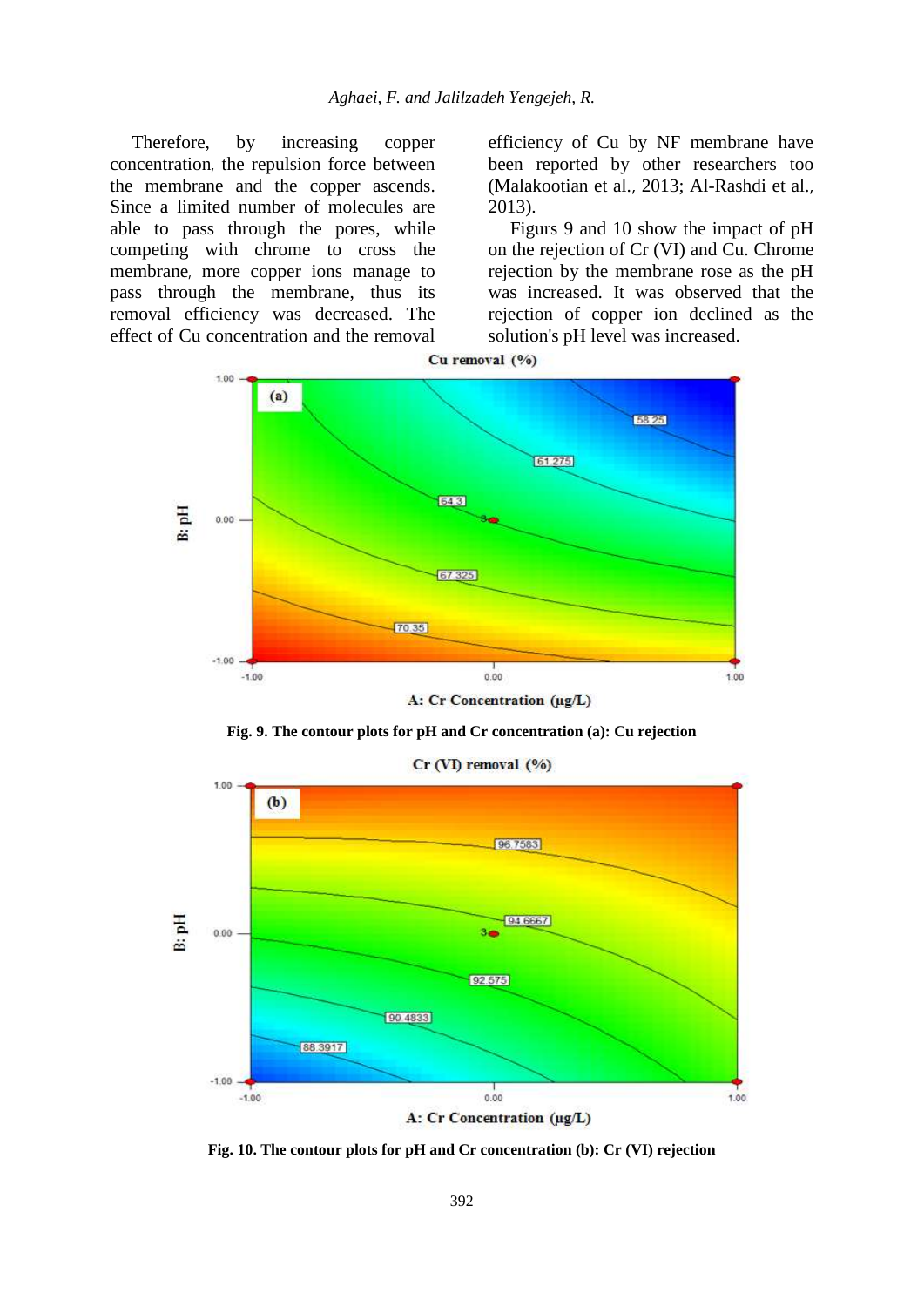The Iso-Electric Point (IEP), at which the membrane charge is equal to zero, is located around 4.6. In this study the ranges of pH were higher than the point of zero charge or IEP. The IEP of membrane indicated that the surface of membrane was negatively charged in the pH range, selected for the investigation, and the effective charge density dropped at lower pHs. When the solution's pH rose, the membrane's negative charge got stronger; therefore, the electrostatic charge repulsion of chrome ions as well as attraction of copper ions with membrane surface was increased.

Consequently, the chrome removal efficiencies ascended, while those of copper removal descended. Due to the transformation of chrome and arsenic ions into divalent ions  $(CrO<sub>4</sub><sup>2</sup>)$ , the Cr (VI) rejection had a much higher rate, compared to monovalent ions (HCrO<sub>4</sub><sup>-</sup>) at higher pH values. Similar trends of rejection at pH values above the IEP for NF membrane have been reported by Malakootian et al. (2013) and Al-Rashdi et al. (2013).

### **CONCLUSION**

Based on the experimental data and ANOVA table, initial concentration, pH, and interaction between initial concentration of chrome and pH had a significant influence on simultaneous removal of Cr (VI) and Cu ions from contaminated water, with the pH having the highest effect on the rejection. Results show that by increasing pH, the removal rate of chrome ions was increased and the copper removal was decreased. With an increase in copper concentration, Cr (VI) removal efficiency rose, while the Cu removal efficiency dropped to 56%. Similarly, raising chrome concentration led to increased Cr (VI) removal efficiency, while the Cu removal efficiency declined. Arsenic showed a higher rejection, when compared with chrome, within the range of all investigated factors. Results indicate that there is an adequate agreement between experimental data and those, obtained from the models. The maximum

removal efficiencies, predicted at optimum conditions by Design Expert software, were approximately 99.9% and 73.5% for Cr (VI) and Cu rejection, respectively.

## **REFRENCES**

Ahmadi, M., Vahabzadeh, F., Bonakdarpour, B., Mofarrah, E. and Mehranian, M. (2003). Application of the central composite design and response surface methodology to the advanced treatment of olive oil processing wastewater using Fenton's peroxidation. J. Hazard. Mater., 123, 187-195.

Ahmadpour, E. and Jalilzadeh Yengejeh, R. (2016). Application of a zero-valente iron-per sulfate system to treat petrochemical wastewater with high-total dissolved solids containing para-chlorophenol. Jundishapur. J. Health. Sci., 8(2). doi: 10.17795/jjhs-35108.

Akbari, H.R., Mehrabadi, A.R. and Torabian, A. (2010). Determination of nano filtration efficency in arsenic removal from drinking water. *Iran* J. Environ. Health Sci. Eng., 7, 273-278.

Al-Rashdi, B.A.M., Johnson, D.J. and Hilal, N. (2013). Removal of heavy metal ions by nanofiltration. Desalination, 315, 2-17.

Anupam, K., Dutta, S., Bhattacharjee, C. and Datta S. (2011). Optimisation of adsorption efficiency for Reactive Red 198 removal from wastewater over  $TiO<sub>2</sub>$  using response surface methodology. Can. J. Chem. Eng., 89, 1274-1280.

Arnold, E., Greenbeag A., Michael J. and Taras A. (Eds) (2012). Standard methods for the examination of water and waste water- American public health association. American Water Works Association.

Barikbin, B., Bagher, Mortazavi S. and Moussavi, G. (2015). Simultaneous removal of Cr (VI) from water containing sulfate using nanofiltration. Desalin. *Water. Treat*., 53, 1895-1901.

Bunani, S., Yörükoğlu, E., Sert, G., Yuksel, U., Yüksel, M. and Kabay, N. (2013). Application of nanofiltration for reuse of municipal wastewater and quality analysis of product water. Desalination, 315, 33-36.

Elabbas, S., Mandi, L., Berrekhis, F., Pons, M.N., Leclerc, J.P. and Ouazzani, N. (2016). Removal of Cr (III) from chrome tanning wastewater by adsorption using two natural carbonaceous materials: Eggshell and powdered marble. J. Environ Manage., 166, 589-595.

Elcik, H., Celik, S.O., Cakmakci, M. and O zkaya, B. (2015). Performance of nanofiltration and reverse osmosis membranes for arsenic removal from drinking water. Desalin. *Water. Treat*., 1-8. doi: 10.1080/19443994.2015.1111812.